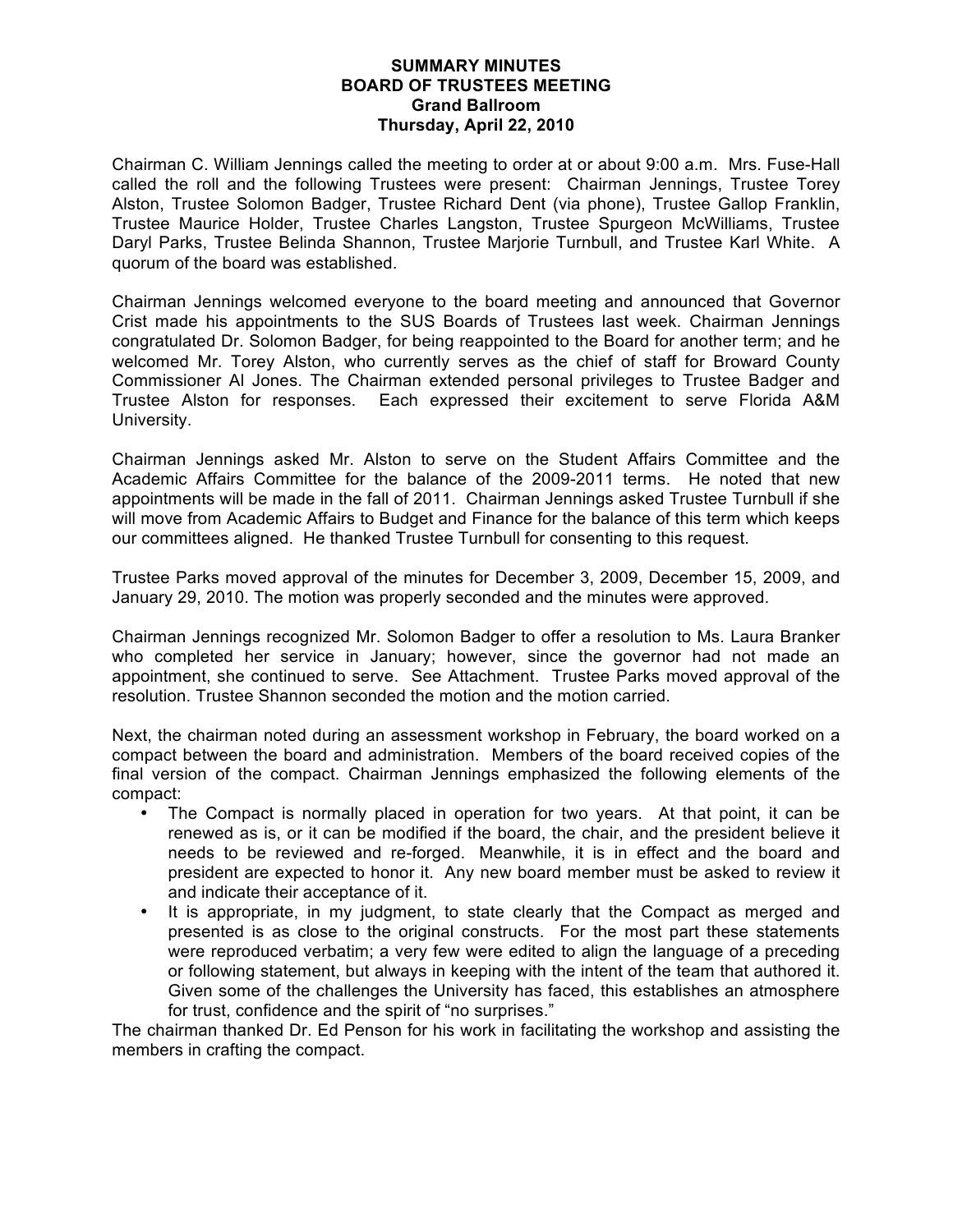Trustee Turnbull moved the approval of the compact for two academic years (2010-2012). Trustee Langston seconded the motion and the motion carried.

The Chairman Jennings noted that yesterday the board worked on one of the most important issues currently facing the University—the budget reductions. He commended the faculty, staff, students and administration for working together on the budget reduction plan. He said "this is a very difficult moment for this University and this state. The board appreciates your cooperation and your patience." He commended the members of the board for their thoughtful comments.

Chairman Jennings recognized President Ammons for his report.

## **PRESIDENT'S REPORT**

President Ammons presented his report. He congratulated Trustee Solomon Badger on his reappointment and welcomed Trustee Torey Alston to the board; he looked forward to working with them. The President thanked the Board for their consideration and united effort to develop the Compact. This work lays the groundwork for a sound working relationship.

President Ammons recognized the newly elected President of the NAA, Mr. Tommy Mitchell, and noted that he looked forward to working with him. The president also recognized Ms. Renee Washington as the new director of recruitment.

The President's Report highlighted the following areas:

- o SUS Governance
	- $\circ$  The Board of Governors withdrew its lawsuit against the Florida Legislature
	- $\circ$  Five primary areas were defined and clarified regarding the respective governance roles of the BOG and the Legislature; there are:
		- **BOG develops regulations for the State University System (SUS)**
		- Higher Education Coordinated Council consists of the SUS, the State Colleges and the Community Colleges.
		- **Exempts some aspects of technology from certain state statutes.**
		- BOG sets fees and approves differential tuition submitted from the Boards of Trustees and the legislature retains authority to set tuition.
		- BOG will set the new degree programs without needing formal legislation.
- o Dental Medicine Planning and Feasibility Study
	- $\circ$  FAMU requested \$1.5 million to support the planning and feasibility study regarding the College of Dental Medicine. Worked with a local company MGT to assist with the process
	- $\circ$  Next steps will develop the academic degree program for a post-baccalaureate program, a two year residency program, and the curriculum for the first class.
- o Update on the Legislative Session
	- $\circ$  Anticipate double-digit budget cuts; however, the Office of the Chancellor sent a draft budget which notes smaller cuts. The net effect includes non-recurring general revenue as well as lottery funds. Many of the state revenues within the current budget cannot support salaried positions because they are non-recurring.
	- $\circ$  Legislature included in their budget an 8% across the board tuition increase and 7% for differential tuition increase for a maximum of 15% increase to tuition.
	- $\circ$  There are non-recurring funds for the New Florida Initiative for about \$10 million; however, the method for allocating the funds has not been determined. President advocated for a multi-year approach for the budget reduction plan and strategically plan for the non-recurring dollars.
	- $\circ$  President noted that the University would do an analysis with a strategic view and will consult with the chairman
	- $\circ$  President thanked the members of the legislature and all education supporters because deeper cuts were anticipated. Their efforts helped to minimize the cuts.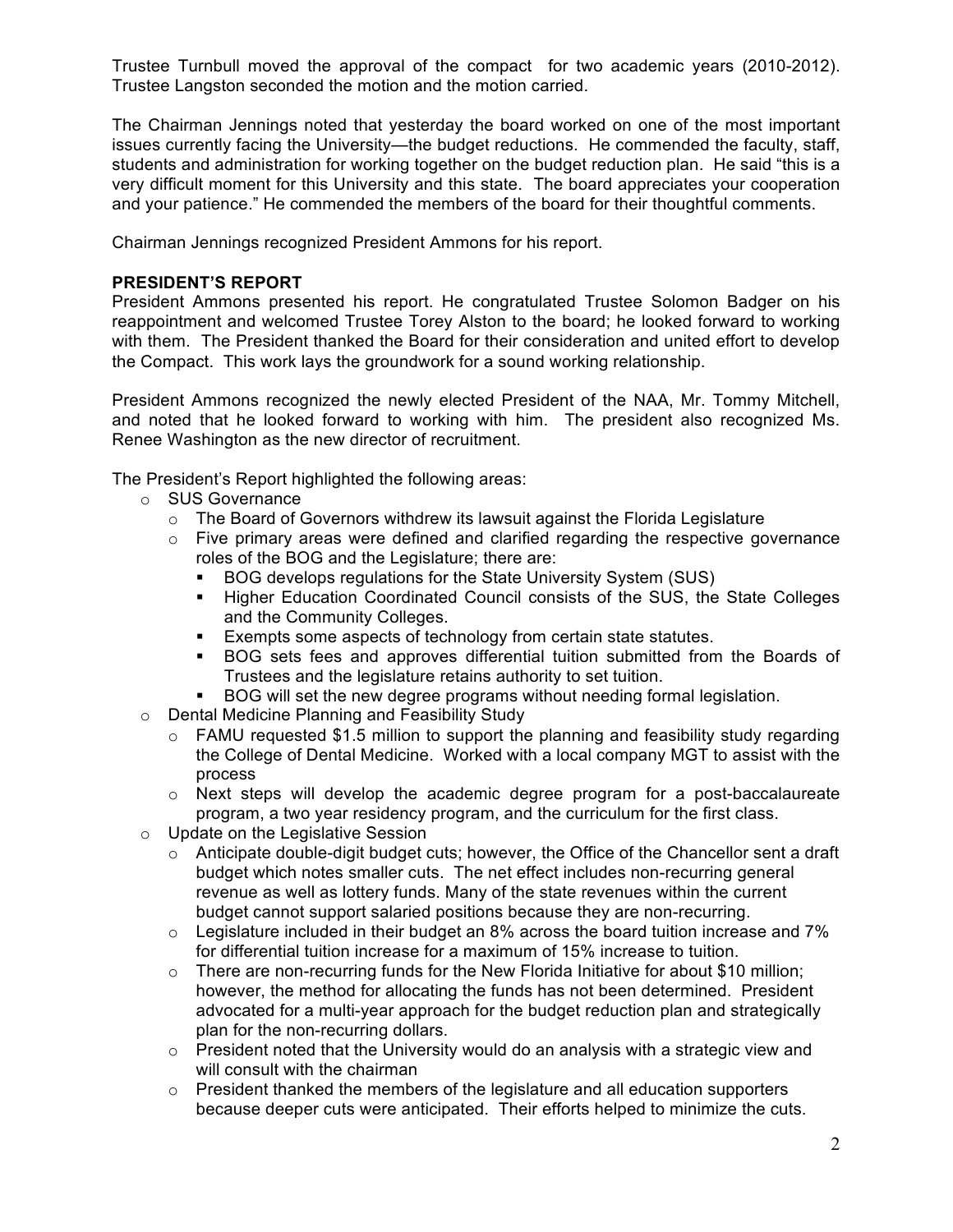- o Successful 2009-1010 Lyceum Series which featured Dance Brazil, Jazz at Lincoln Center Orchestra with Wynton Marsalis, and other cultural activities. He commended Provost Cynthia Hughes Harris and the Lyceum Committee for their hard work as well as the sponsors: Comcast, AT&T, Leon County Tourism Development Council and State Farm Insurance.
- o Campus Highlights
	- o Launched Dorm Dialogue between President and students
	- $\circ$  President's Tour was abbreviated; visited Thomasville, GA, Jacksonville, Orlando and Tampa.
	- o United Way recognized FAMU with the "Excellence Award" for a 25-49% increase in donations.
- o Academic Affairs
	- o College of Pharmacy and Pharmaceutical Sciences named to the 2009 President's Higher Education Community Service Honor Roll, the highest federal recognition a university can receive for its commitment to volunteering, service learning and civic engagement.
	- $\circ$  Dr. Peter Kulu, a mechanical engineering professor, is a Fulbright Scholar in Nigeria; Dr. Will Flowers, entomologist and professor, is working with faculty in Ecudor and Calvin Hayes, SGA Vice President, received a Rangle Fellowship.
	- o Newly initiated program to deliver graduate education to HBCUs in the region.
	- $\circ$  Congratulations to Dean Chanta Haywood, Dean of the Graduate School, appointed to the Jacob Javits Fellowship Program Board.
- o Research
	- $\circ$  Congratulations to Dr. Larry Robinson for his nomination to serve as Assistant Secretary of Commerce of the National Oceanic and Atmospheric Administration.
	- o Faculty and staff have issued five (5) patents in 2010.
- o Administrative and Financial Services
	- $\circ$  Congratulations to Vice President Hardee, her staff and the University community for an unqualified audit for 2008-09.
- o Student Affairs
	- o Haiti Relief Concert featuring recording artist Fabolous, Common (a FAMU alum), and Trey Songz to raise funds for Haiti that was devastated by an earthquake. Collected more than \$9000.
	- o FAMU Alums Rob Hardy and Will Packer will film a segment of Legend of the Hill II: I Am a Rattler!
	- o Congratulations to Trustee Gallop Franklin, for his leadership, and to the students who participated in the March to the Capitol to protest the budget cuts to higher education.
- o General Counsel's Office
	- o Landmark resolution for FAMU obtained an historic agreement with RK Netmedia, Inc.. regarding a pornographic video that negatively impacted the reputation and name of FAMU. Firm agreed to pay FAMU 105,000 to fully fund two scholarships and to pay attorney's fees.
	- o Management Seminar entitled "Leading FAMU for Global Service with Courage and Compassion" occurred in February for the University's Management Team. Congratulations to Attorney McKnight and his team for leading this effort.
- $\circ$  Commencement will occur on Saturday, May 1 and feature Admiral Mike Muller, Chair of the US Joint Chiefs of Staff, and FAMU alumna Annika Noni Rose, star of Walt Disney's "The Princess and the Frog."

Chairman Jennings thanked President Ammons for his report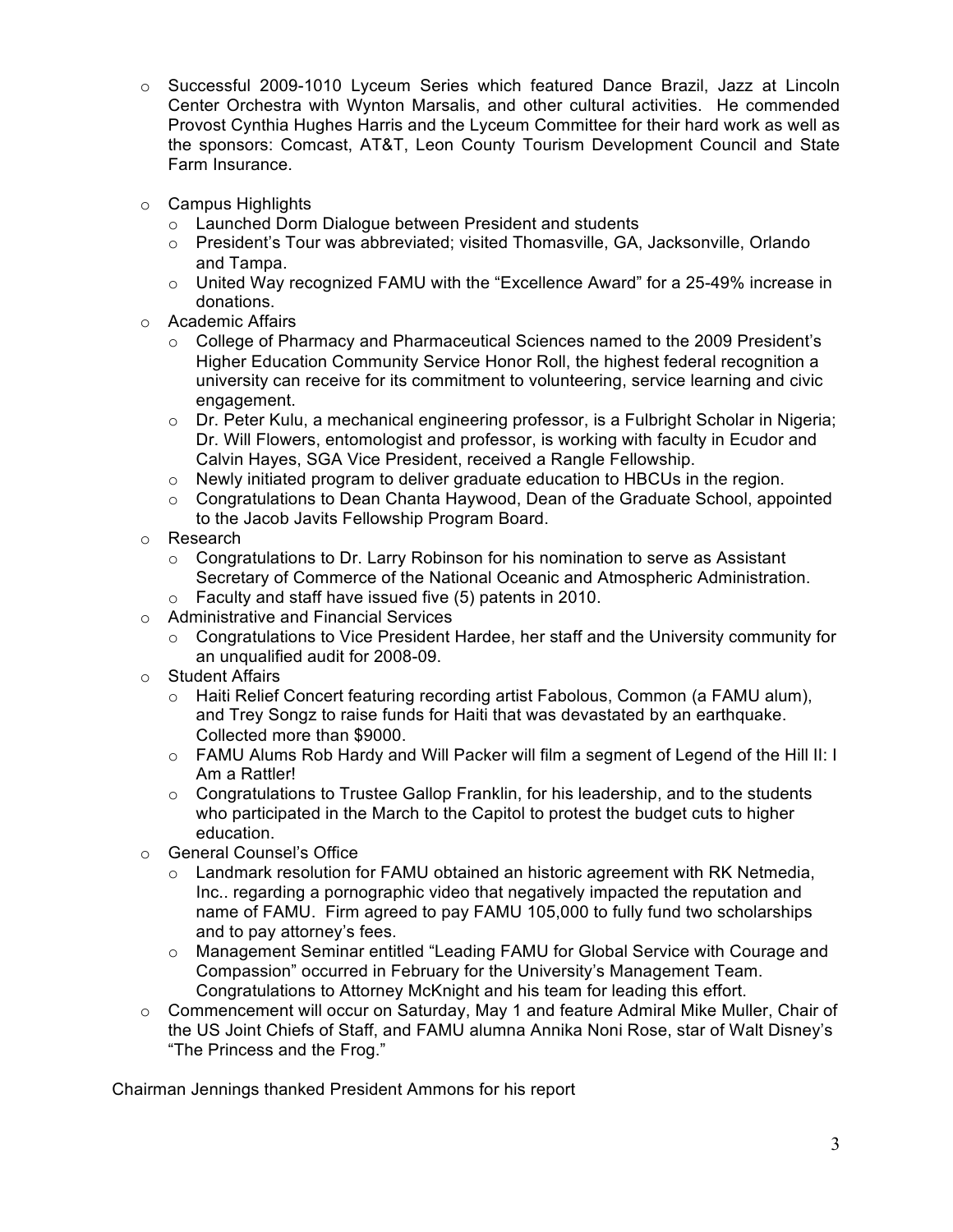#### **DSO Committee**

The Committee heard a presentation from Vice President Larry Robinson regarding the dissolution and decertification of the FAMU Research Foundation. Initially, the purpose of the Research Foundation was to enhance the University's research level and to reinvest research funds generated from funding agencies and royalties from intellectual property. Since the establishment of the Research Foundation, there have been limited royalties from intellectual property holdings. As such, it has been determined that because of the complicated infrastructure needed to maintain such a foundation, the current level of research activity does not warrant a separate foundation.

Trustee Langston moved that the Board of Trustees approve the recommendation to dissolve and decertify the FAMU Research Foundation in accordance with the FAMU DSO regulations and policies as well as in accordance with Florida law, ratify the closure of the Research Foundation Wachovia Account and transfer the funds to an account in the FAMU Foundation. The motion was seconded by Trustee Holder and it carried.

The Committee heard several informational items and the chairman highlighted a few of these activities. Vice President Carla Willis provided the committee with an update on the Campaign Feasibility Study. Vice President Willis informed the committee that the feasibility study has been completed and a report on the findings and recommendations will be provided by the feasibility consultants, Bentz Whaley Flessner, next month.

Additionally, Vice President Willis presented a final report on the FAMU College of Law Accreditation Events, noting that over \$380,000 was secured in cash, pledges and in-kind donations from over 44 corporate and community supporters. As an outcome of the golf tournament, gala and the CEO-to-CEO Forum, University officials along with Chairman Jennings will meet with the Orlando Magic and Disney next week to discuss additional partnership opportunities.

Dr. Adrienne Wright provided the committee with fiscal year-to-date fundraising comparison graphs, noting that giving is down from \$3.9 million to \$3.4 million; but, the division has received several significant pledges during this fiscal year. Also, the committee heard from Mr. Michael Brown, who provided a report on the FAMU Foundation Endowment, stating that with the efforts of the Foundation's Investment Committee, the endowment has rebounded from \$74.7 million, at the lowest point in the stock market, to \$100.3 million as of April 1, 2010. Also, the Committee heard from Jeff Shaw, who gave an update on the Mobile Giving Initiative, Harris Directory Project, Annual Phonation, and the FAMU "Email for Life" Initiatives, the latter is collaboration between the Foundation, EIT and Google.

From the Office of Alumni Affairs, Ms. Carmen Cummings, Director, updated the committee on the "Weekend of Rededication (WORD)", which will occur from April 29 – May 1. The event will highlight classes ending in "5" and "0" and honor the Class of 1960, who will celebrate its  $50<sup>th</sup>$ anniversary.

Finally, the committee heard from Mr. Mickey Clayton who provided an update on the Booster Membership Campaign and financial contributions from the Boosters to the University. Mr. Clayton highlighted that membership is currently at 474 members and the Boosters have donated \$192,500 to the University; both are increases from the last fiscal year.

## **Budget and Finance Committee**

Chairman Dent via telephone provided the report for the Budget and Finance Committee. The committee heard from Teresa Hardee, CFO & Vice President for Administrative and Financial Services, who presented an amendment to the operating budget. The amendment provides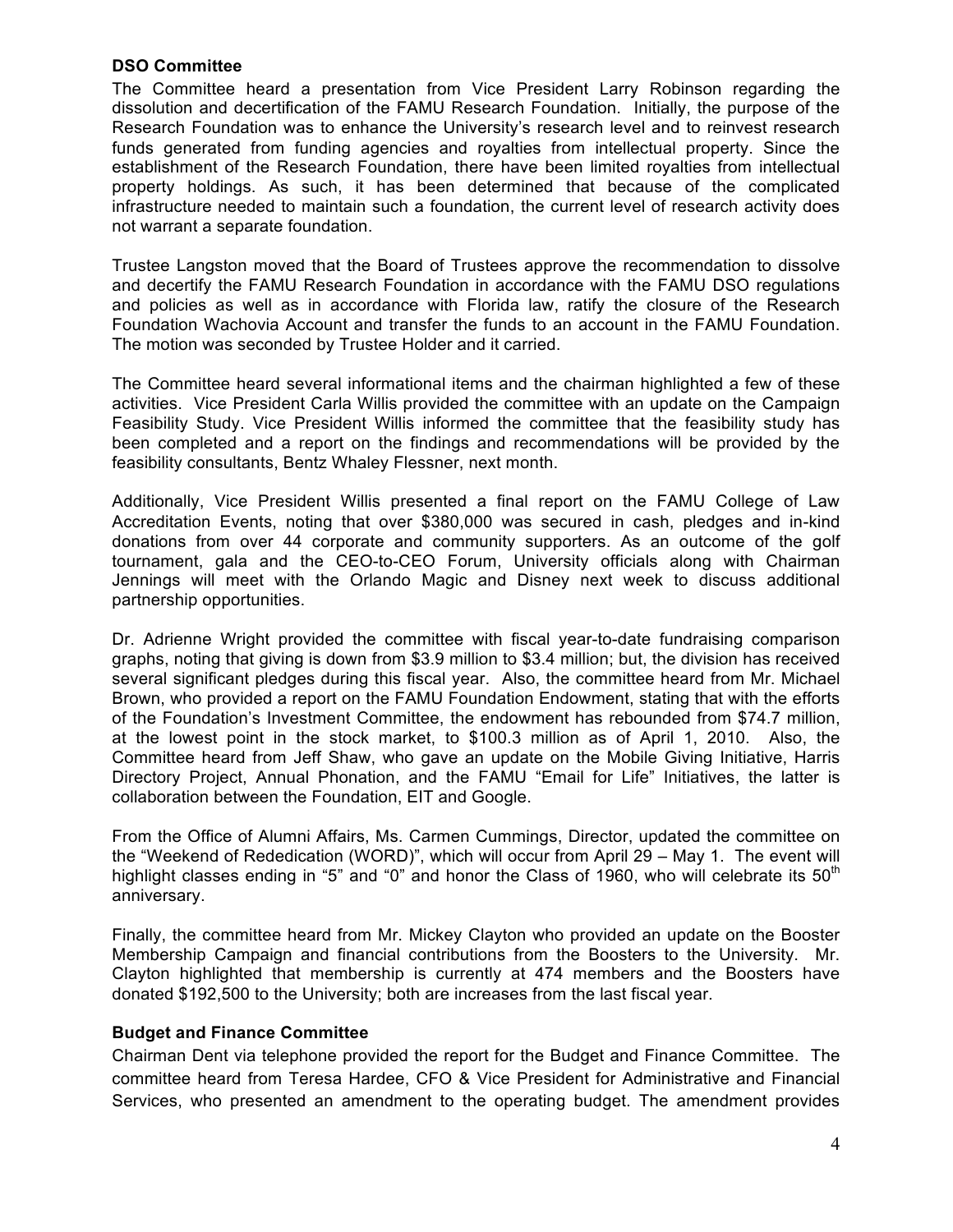\$2.4 million in additional budget authority in the Financial Aid Fee Fund. The increased budget is generated from the transfer of the student financial aid fee collections to the scholarship fund. Section 1009.24 (7) of the Florida Statutes requires that a minimum of 75% of funds from the student financial aid fee be used to provide financial aid based on need.

Trustee Dent made a motion to approve the budget amendment and it was seconded by Trustee White. The motion carried.

Next the committee heard Vice President Hardee presented a Public Notice of Intent to Establish Regulation 3.020 -Waiver of Tuition and Fees. This new regulation establishes the authority for the Board of Trustees to waive tuition, non-resident tuition and associated fees for purposes that support the mission of the University in accordance with Board of Governors' (BOG) Regulations. This regulation complies with the requirement in BOG Regulation 7.008 which states that all tuition and, non-resident tuition and associated fees waived must be based on regulations adopted by the Board of Trustees. Vice President Hardee asked the committee to approve Regulation 3.020 - Waiver of Tuition and Fees for notice and adoption after the expiration of the thirty (30) day notice period, provided there are no public comments, in accordance with the Florida Board of Governors' Regulation Development Procedure dated July 21, 2005.

Trustee Dent made a motion to approve the regulation notice period and subsequent adoption provided there are no public comments, in accordance with the Florida Board of Governors' Regulation Development Procedure dated July 21, 2005. The motion was seconded by Trustee White. The motion carried.

The committee heard from Vice President Hardee, who presented the amendments to Policy # 2006-04 (Purchasing Cards). Below is a summary of the amendments to this policy:

- All Purchasing Card applicants will have to receive approval from the appropriate Vice President and the Vice President of Administrative and Financial Services to obtain a Purchasing Card.
- Travel expenses are removed from the "Uses Not Allowed" section of the policy.
- The following categories are added to the "Uses Not Allowed" section: *cash for returned merchandise, third party payments, gift cards and other uses as determined by the Vice President of Administrative and Financial Services.*
- Cardholders are required to submit the original receipts and supporting documents within seven (7) calendar days of the transactions.
- A provision for penalties for misuse is incorporated in the policy.

Trustee Dent made a motion to approve the amendments to Policy # 2006-04 and it was seconded by Trustee Langston. The motion carried.

The Committee heard from Vice President Hardee who presented the following informational updates: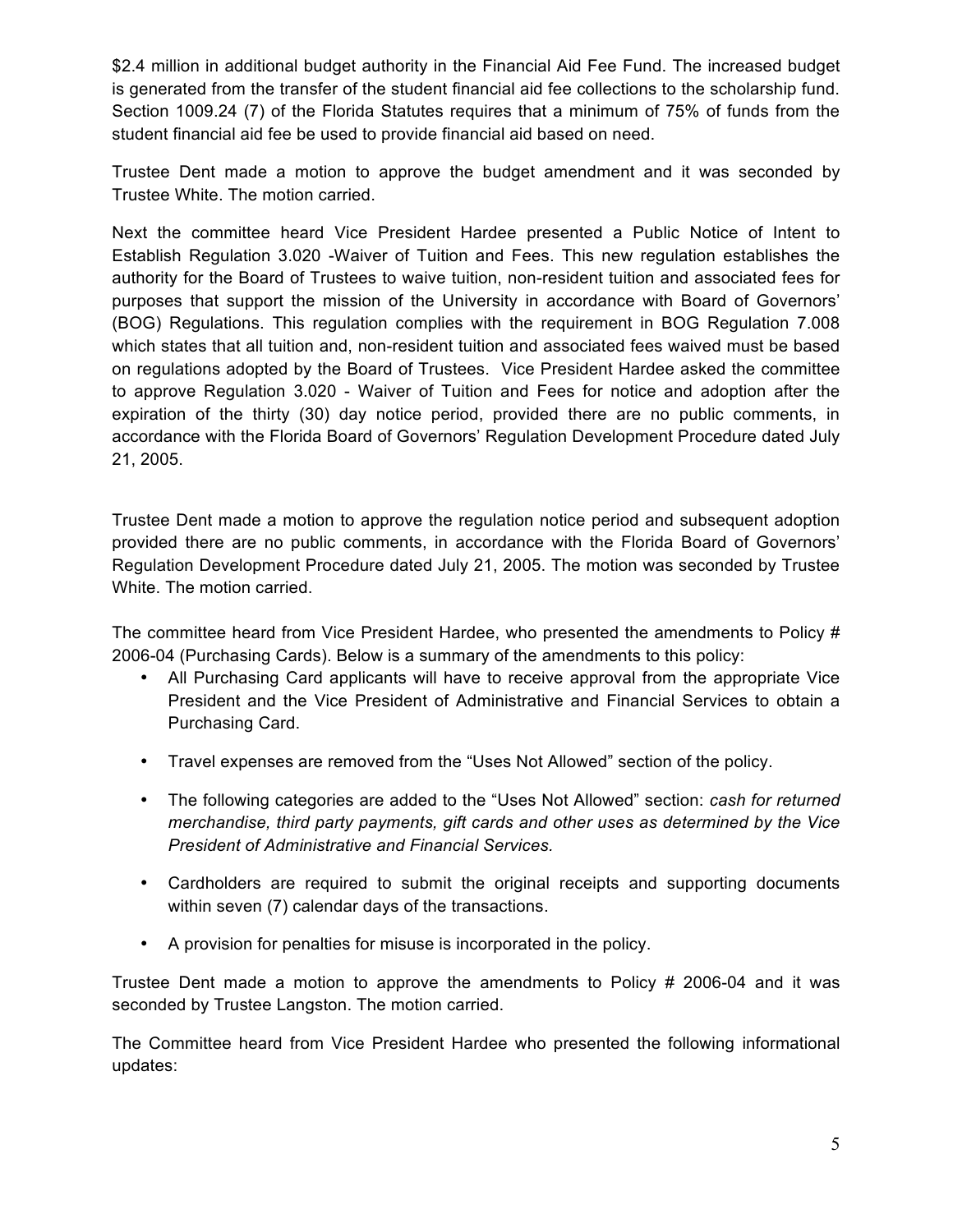**Contracts over \$100,000**: Five (5) contracts totaling \$1.5 million have been executed since the last Board of Trustees meeting: *Premier Construction & Development, Inc -\$249,202.23, J. Craig Institute - \$140,370, University of South Florida - \$493,500, University of Florida - \$486,000, and Secor Strategies, LLC- \$102,560.* 

**Historically Black Colleges and Universities (HBCU) Tuition and Fee Comparison FY 2009-2010:** Vice President Hardee referenced the information that was provided in the meeting packet. This information was provided in a response to a request from Trustee Parks to evaluate how FAMU compares to other HBCUs. Trustee Parks appreciated the information.

**FY 2010-2011 Budget Update:** The committee heard an update on the legislative budget request for FY 2010-2011 from President Ammons and Vice Hardee.

President Ammons remarked that the budget conference committees were finalizing the agreements on the state budget for next fiscal year. He stated that that there will be cuts in the next fiscal year and that the University cuts would be strategic and not across the board. He recapped for the Board's information the cuts which have been taken since FY 2007-2008 and he discussed in detail the Guiding Principles that were established to assist with the development of the budget.

President Ammons also emphasized that the University would work on a multi-year approach in developing the budget because "we anticipate cuts for the next few years based on the economic forecast and the impending loss of the federal stimulus funds."

President Ammons also noted that the meetings have been held with all of the University constituencies for suggestions on how the university can offset the budget reductions.

The committee heard from Vice President Hardee, who noted that the Board of Governors is working on a summary of the budget conference agreement and will provide this information to the Board of Trustees as soon as it is available. She also highlighted the meetings that have been held with the University community to keep them apprised of the potential measures that may have to be taken due to the impending state budget reductions for the next fiscal year and the elimination of the federal stimulus funds effective June 30, 2011.

The last informational item was a presentation on the Transformation Thru Technology Enhancement (T3E) initiative. The Division of Administrative and Financial Services has partnered with the Division of Audit and Compliance and Enterprise Information Technology to improve the University's operational processes and PeopleSoft functionality.

The Committee heard from Dr. Charles O'Duor, Vice President of Audit and Compliance, Mr. Michael Boone, Director of Business Process Re-Engineering, Ms. Rebecca Brown, Business Process Project lead and Natalie Parrish, Functional lead. Fifteen (15) operational processes are being re-engineered to ensure that the university is operating more efficiently and effectively.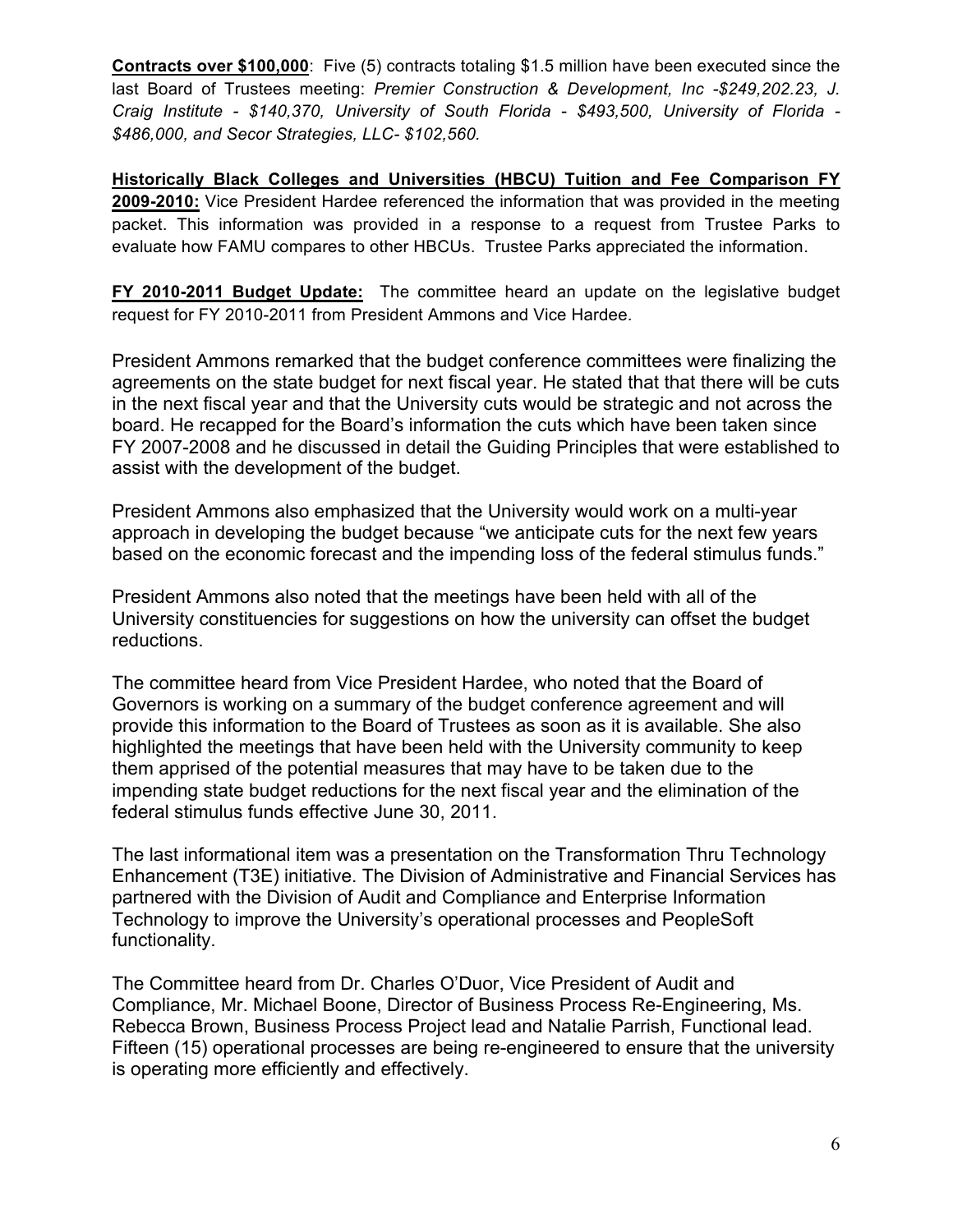#### **Audit Committee**

Trustee White presented the Audit Committee report. The Committee heard a presentation from Vice President Charles regarding the Financial Audit for Fiscal Year 2008-09. On March 30, 2010, the State Auditor General released the Financial Audit Report for the fiscal year ended June 30, 2009. The report reflected an unqualified opinion and no findings. This clean audit was an exceptional achievement, particularly by Vice President Teresa Hardee, her financial team, and the Division of Administrative and Financial Services; Vice President Robert Seniors and the Division of Enterprise Information Technology; and other divisions, especially those offices related to financial operations. Each member of the Board of Trustees received a copy of the audit report.

In addition, Vice President O'Duor presented an update on the federal awards audit for fiscal year 2008-09. On March 26, 2010, the State Auditor General released the State-wide Federal Awards Programs Audit Report and the related Summary Schedule of Prior Audit Findings for the fiscal year that ended June 30, 2009. The audit pertains to State agencies, universities, and community colleges. The audit coverage is required by the Federal Government's Office of Management and Budget (OMB) Circular A-133. For Florida A&M University, there were two findings relating to the need to: enhance user access rights to systems and data, and ensure timely return of undistributed student loan funds to the lenders. As part of the corrective action plan to address the findings, the undistributed loan funds have been returned to the lenders. The report indicated that all prior audit findings relating to the University have been fully corrected. Each member of the Board of Trustees received a copy of the report.

Also, Dr. O'Duor presented an update on the Intercollegiate Athletics Program Financial Audit for Fiscal Year 2008-09 that ended June 30, 2009. The audit was completed in January 2010. The audit is required by the National Collegiate Athletic Association (NCAA). The audit, which was conducted by a local public accounting firm, reflected an unqualified opinion and no findings. He added that in 2009, separate athletic fees increased by \$1 million from the previous year. The additional revenue was attributed to the increase in athletic fees and total student enrollment. Further, the Division of Administrative and Financial Services along with the Division of University Relations has developed a budget reduction plan designed to decrease the deficit in the athletics department and implemented adequate internal controls and efficient operating systems to enhance efficiencies within the athletic department.

In addition, Vice President stated that on March 31, 2010, the State Auditor General released the compliance report regarding the determination and reporting of full-time equivalent (FTE) students at FAMU Developmental Research School (DRS) under the Florida Education Finance Program for the fiscal year ended June 30, 2009. The report disclosed that the FAMU DRS is in compliance with the applicable requirements of Florida Statutes, State Board of Education Rules, Florida Administrative Code, and the *FTE General Instructions* issued by the Florida Department of Education.

Finally, Vice President O'Duor presented an update on the grade change process. He stated that as part of the scheduled work in the University Audit Plan for 2009-10, the Division of Audit and Compliance conducted a follow-up review of the grade change process. He added that the University has implemented password control tokens in the Office of the Registrar to protect access to critical information by adding an extra layer for account validation during the sign-on process. Also, the Division confirmed that the control measures implemented to restrict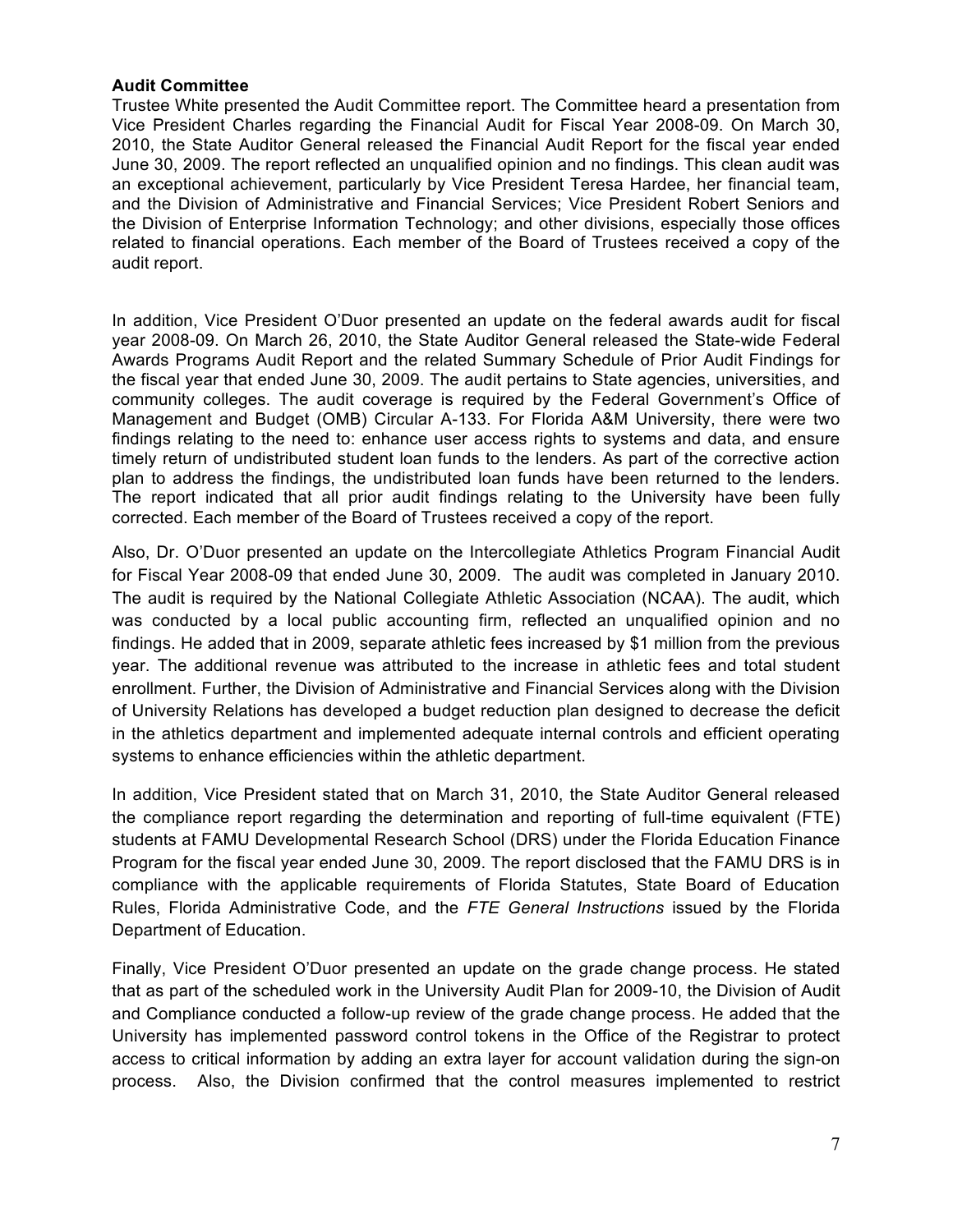unauthorized actions are working as designed. Further updates on the grade change process will be provided to the Board at future meetings.

### **ACADEMIC AFFAIRS COMMITTEE**

Trustee Badger presented the report from the Academic Affairs Committee. The committee heard from Provost Hughes Harris regarding the revision to FAMU Regulation 4.010 - Majors, Minors and Other Academic Programs. The revisions to this regulation will give the Division of Continuing Education (DCE) the authority to provide the overall administration and support for all non-credit CE programs both on and off campus that involved the expenditure of the University's funds or resources, awarding of continuing education credits and/or use of the University's name as sponsor, co-sponsor or host. It will require that all continuing education programs must be administered by the DCE and corresponding revenue must be deposited into the DCE Auxiliary account; and that an administrative fee in the amount of 15% to 25% will be assessed on revenue generated by each continuing education program. The actual rate will be based upon the level of service provided (i.e. amount of staff time, materials and other expenses) devoted solely to the individual program's development and delivery. Trustee Franklin inquired about the reason for the revision to regulation 4.010.

Trustee Badger moved approval of the revisions to Regulation 4.010 - Majors, Minors and Other Academic Programs. The motion was seconded by the Trustee Franklin and the motion carried.

The Committee considered the approval of the 2010-2011 Academic Calendar. The Committee heard a report from Ms. Annie Gilliam, coordinator of registration for the Registrar's Office. She presented the proposed 2010/2011 academic calendar. A copy of the academic calendar was provided in the notebook of the board members. Ms. Gilliam indicated that the beginning and ending dates of each semester, the holidays, and the breaks have been agreed upon by the Calendar Committee, which includes representatives from Florida A&M University, Florida State University, and Tallahassee Community College. The Calendar Committee meets annually to coordinate the calendars of the three educational institutions in Tallahassee. This calendar also includes a four-day winter break, Monday, December 27 through Thursday, December 30, 2010. The University will be closed on Friday, December 31, 2010, in observance of the state holiday.

Trustee Badger moved approval of the Academic Calendar. The motion was seconded by the Trustee Parks and the motion carried.

Next the Committee heard from Provost Hughes Harris regarding a new regulation, Regulation 4.105, concerning textbook affordability. The University proposes the adoption of the "Textbook Affordability" regulation, as required by Board of Governors' Regulation 8.003, Textbook Adoption, and Section 1004.085 of the Florida Statutes. The proposed regulation establishes procedures for the adoption of textbooks by the University. It sets deadlines for ordering textbooks and requires the University to publish textbook lists on its website. It also requires faculty to articulate the reason(s) a textbook is being changed and requires adherence to ethical standards. Provost Hughes Harris also indicated that the proposed regulation, which tracks the Board of Governors' regulation, was discussed with the Faculty Senate and the FAMU Chapter of the United Faculty of Florida. Neither party expressed objections to the adoption of the regulation.

Trustee Badger moved approval of Regulation 4.105 on Textbook Affordability. The motion was seconded by the Trustee Franklin and the motion carried.

The Committee's next action item was approval for Dr. Larry Robinson's leave of absence without pay. Provost Hughes Harris informed the Committee that Dr. Larry Robinson, who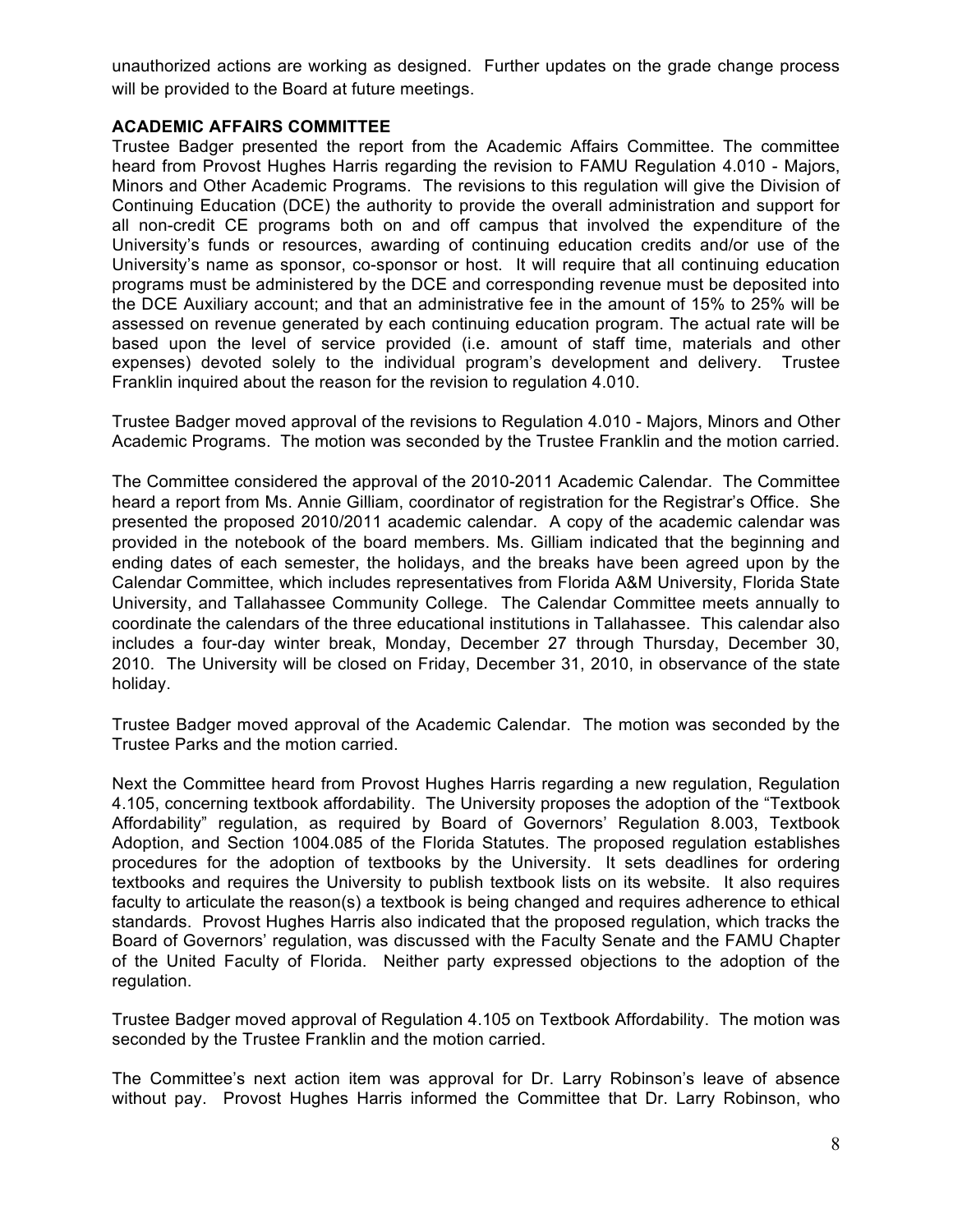currently serves as Vice President for Research at the University, was nominated by President Barack Obama for the position of Assistant Secretary for Oceanographic and Atmospheric Administration in the U.S. Department of Commerce. Upon confirmation by the U. S. Senate, Dr. Robinson will resign from his position as Vice President for Research at the University, but will retain his professorial rank as a tenured faculty member in the Environmental Sciences Institute (ESI). He will submit his request for an uncompensated leave of absence from his tenured faculty position for the duration of his federal appointment. The University will incur no costs during the period of the leave of absence without pay as Dr. Robinson will receive no benefits from FAMU. This request is made pursuant to the provisions of Board of Trustees Policy #2005-21, Leave of Absence without Pay.

Trustee Parks inquired that after Dr. Robinson's term ends, he can return without the board having to reconsider his return to the faculty at ESI. Provost Hughes Harris confirmed that his statement was correct.

Trustee Badger moved approval of the requested leave of absence without pay for Dr. Larry Robinson beginning with the commencement of the federal appointment, if confirmed by the US Senate, and will terminate with the end date of the appointment upon mutual agreement of the Board and Dr. Robinson. The motion was seconded by Trustee Shannon and the motion carried.

The Committee's final action item was the approval of tenure. Provost Hughes Harris described the University's tenure approval process, which requires a review of the application by the respective department, the department chair, the college or school committee, the dean, the University Tenure and Promotion Committee, the Provost, and the President. Applications are reviewed at each step of the process for evidence of highly competent teaching and research and other scholarly activities, services, and contributions to the University and to society.

Provost Hughes Harris state that she had reviewed the applications and recommendations prior to forwarding her recommendations to President Ammons. The President reviewed the applications and recommendations, and based upon their mutual agreement, nineteen (19) faculty members are being nominated for tenure. The names were listed in the Board of Trustees action sheet, which could be found in the board members' notebooks.

Trustee Badger moved approval of the tenure for the faculty members listed on the Board of Trustees Action Sheet. The motion was seconded by the Trustee Holder and the motion carried.

#### **Facilities Planning Committee Meeting**

Chairman McWilliams provided the committee meeting report. The Committee heard from Joseph Bakker, Interim Associate Vice President for Facilities Management, who presented the amendment to Board of Trustees policy 2005-7A, which addresses the "Professional Consultants Selection Process for Construction Projects". The requested amendment increases the limit for individual construction projects under continuing contracts (or minor contracts), from \$1 million to \$2 million. This increase would make the BOT Policy conform with the new limit established by the legislature in paragraph 287.055 (2)(g), of the Florida Statutes in 2009.

Trustee McWilliams made a motion to approve the amendment to BOT policy# 2007-7A – Professional Consultants Selection Process for Construction Projects" to increase the limit for individual construction projects under continuing contracts, from \$1 million to \$2 million. The motion was seconded by Trustee Alston and it carried.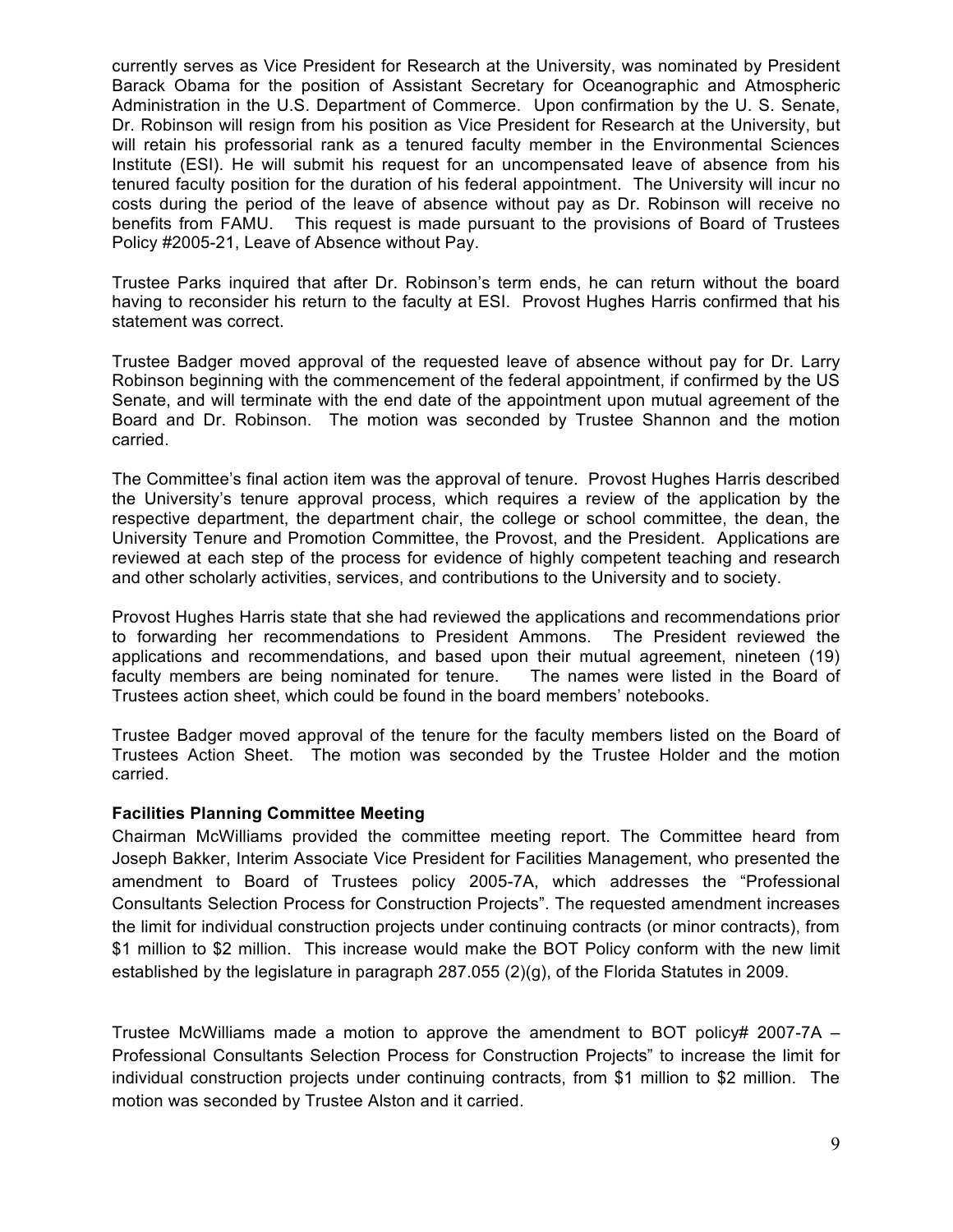The committee was informed that at the December 2009 Board meeting, the Board authorized the President to enter into a contract with the lowest responsible and responsive bidder for the Phase II construction of the Hansel E. Tookes Recreation Center and to notify the Board of the results. The bid solicitation attracted twelve (12) bidders. The lowest responsible and responsive bidder was Childers Construction of Tallahassee with a bid of \$2.13 million. This bid is below the project budget of \$2.7 million. The University has entered into a contract with Childers Construction and the project is expected to be completed in November 2010.

The committee received information regarding the design of the intramural sports fields and made suggestions for improving the overall quality of the facility.

The committee also heard a report on the progress that has been made in obtaining financing for the Sampson and Young Residence Halls. The University is working with the Board of Governors and the Division of Bond Financing to obtain a debt issue of \$30 million.

Finally, the committee received a status report on the construction of the new FAMU Developmental Research School sports fields. The University and the Surety Company for the contractor are currently in negotiations to resume the work and to conclude the construction.

# **TRUSTEE – STUDENT RELATIONS COMMITTEE**

Chairman Parks provided the committee meeting report. The committee had no action items to report. Trustee Gallop Franklin summarized activities by the Student Government Association (SGA), which included:

- Haiti Relief concert was held and proceeds from the concert were donated to the Haiti Relief Fund.
- State of the Student Summit and included notable speakers from the national scene, including Dr. Cornell West and Ms. Susan Taylor.
- Elections were held in February 2010. Gallop Franklin was re-elected as President and Breyon Love was elected Vice President. The board recognized and congratulated these results.
- The Bowling Alley is currently being renovated with funds provided by SGA.
- The Annual "B-Out Day" was successful.
- Smart Room installation with conferencing capabilities is being finalized in the Student Senate Chambers.
- Coordinated a "March to the Capitol" on April 8 to discuss various student issues with members of the Legislature.

During the committee meeting, Vice President Roland Gaines announced that the University will utilize the Direct Loan Program, effective summer 2010. Marcia Boyd, Associate Vice President for Enrollment Management, stated that the transition to the Direct Loan Program began in November 2009. A small test group of students were used, and all tests were positive. She also indicated that Dr. Ammons has been a very strong spokesperson in encouraging students to take the time needed (about 10 minutes) to make the transition to Direct Lending. Beginning this summer, students could be eligible for year-round Pell Grants. A student's zero Estimated Family Contribution (EFC) could yield eligibility of \$8,200 over three semesters. Previously, that student would have received \$5,500 over two semesters. The University administration and the board congratulated the Division of Student Affairs for their timely work.

President Ammons congratulated the Divisions of Student Affairs, Financial Services and EIT for the quick implementation of the Direct Loan Program.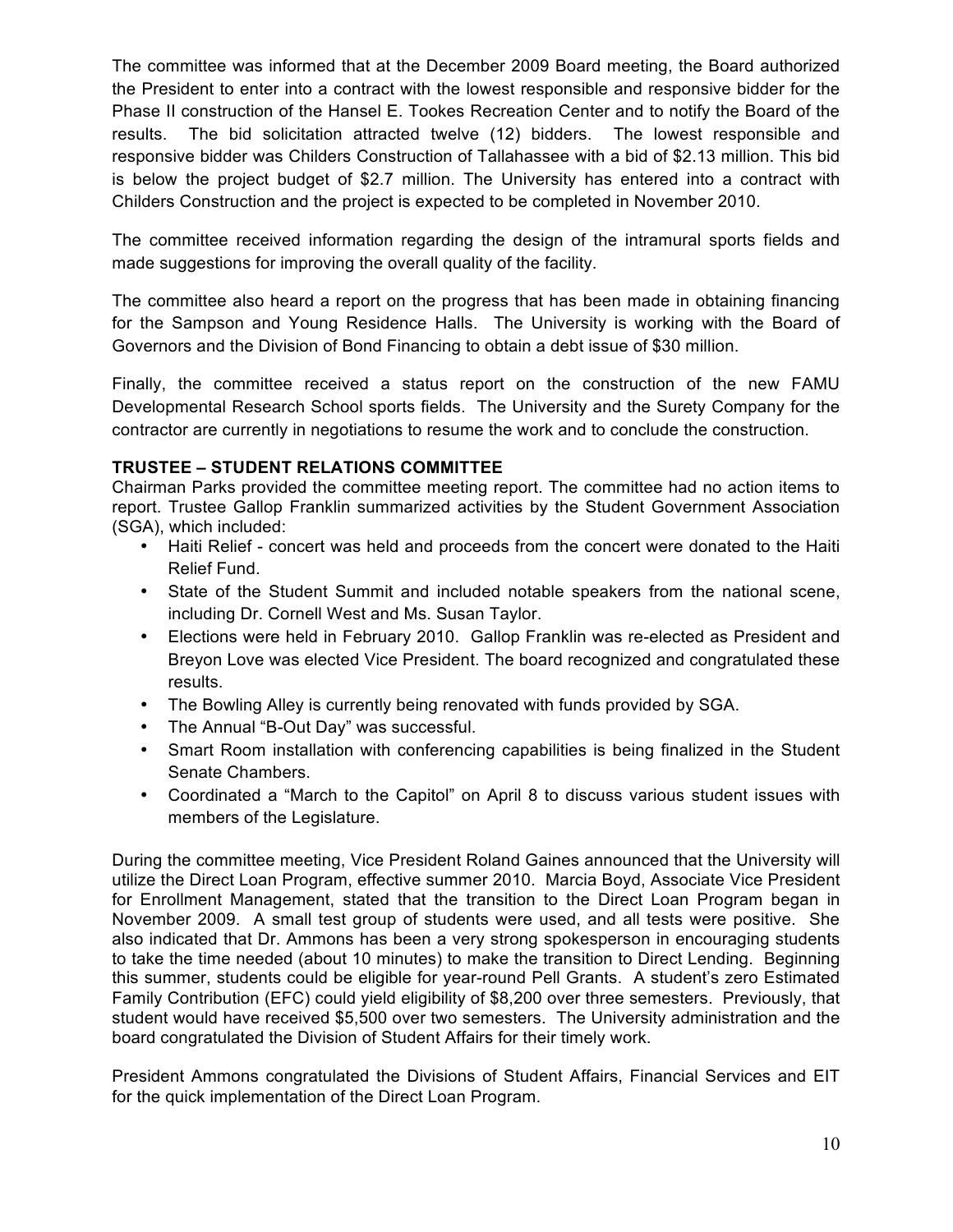The committee heard that Spring Preview was a success. There were over 2,000 student and parents participated in the event. The University awarded \$900,000 in scholarships. Freshman admissions applications have increased over 400 from this time last year. Transfer student applications have increased as well.

Vice President Gaines also expressed the critical concern that we renovate Sampson and Young Halls and the women's complex residential halls to help accommodate the housing needs of FAMU students. From the Housing Pressures by Year handout, the data indicates the need for on-campus housing is steadily increasing. Several freshmen had to live off campus this past year, because they really wanted to come to FAMU. For returning students, the picture is more dismal because of on-campus housing limitations. Having adequate on-campus housing leads to increased retention, progression and graduation rates.

Chairman Jennings noted that no one signed up for public comments.

Chairman Jennings noted that in a few weeks the Foundation Board of Directors will invite the Board of Trustees to meet with the Executive Committees of the National Alumni Association and the Boosters to discuss the next steps in the Capital Campaign. The leadership members of the three DSOs as well as the board members were encouraged to participate in this event that is scheduled for May 14 beginning at 1:00 p.m. in Tallahassee. You may participate via teleconference phone call.

Also, on May 1, graduation will occur. The Chairman encouraged board members to participate in this great celebration.

Chairman Jennings asked if the board should send thanks to leadership of the House and the Senate thanking them for their support of higher education. Further he asked for an expression of thanks to the Investment Committee Co-Chairs of the Foundation and President Obama regarding the National Direct Loan.

Trustee Shannon asked for a moment of silence to remember the student that met an untimely death last week. A moment of silence was observed. Chairman Jennings mentioned the memorial service that occurred.

Trustee McWilliams noted that having served for five years, he observed that "nothing upsets the legislature more than not meeting the money needs. He commended President Ammons, Vice President Hardee, Vice President O'Duor and Trustees Dent and White for their leadership.

Trustee Parks commended his two pet projects: Pressure to improve Bragg Stadium, everyone needs to get ready. Trustee Langston is working with the Boosters. Also, many students are going to Africa. He encouraged board members and others to contact International Affairs Office to support students with expenses related to their international travel.

Trustee Holder noted that internal and external image of the University has improved and "gives me a sense of pride and joy." He commended Mrs. Saunders for her efforts.

Chairman Jennings asked the staff to poll the board regarding a date for the next board meeting.

There being no further business, the meeting adjourned at 3:20 p.m.